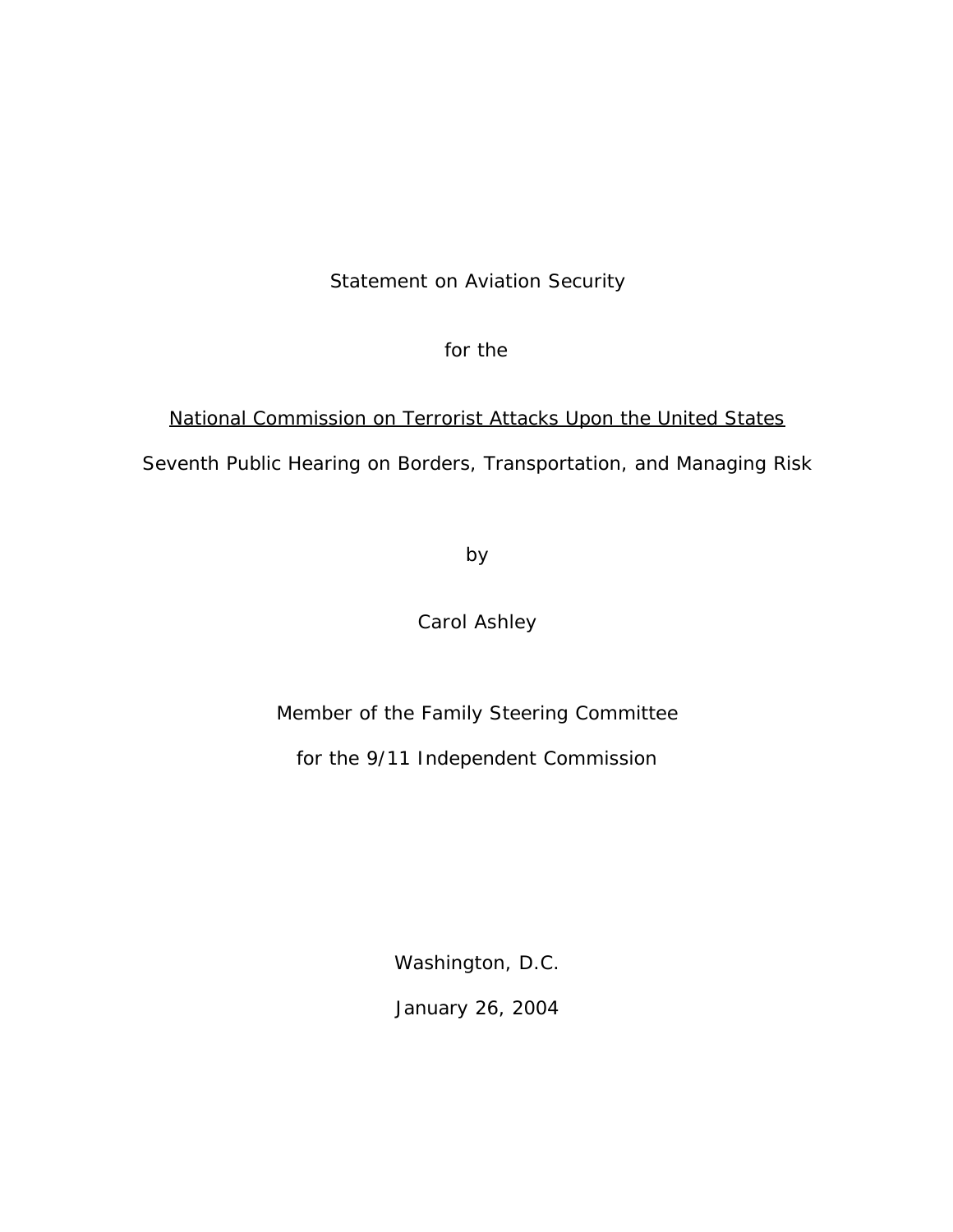It has been more than 28 months since the terrorist attacks that launched the War on Terrorism, a war which sent our men and women in the armed forces to fight so far from home. I pray for their safe return to their families and friends. Here at home, the factors which contributed to the terrorist attack are being investigated. It is critically important to our nation's safety that the 9/11 Commission determines why our intelligence agencies and national security system was unable to detect and subsequently, defend against the attacks that terrible morning.

My name is Carol Ashley. I appreciate having the opportunity to submit a statement on aviation security to the *National Commission on Terrorist Attacks Upon the United States*.

On September 11<sup>th</sup>, 2001, my beautiful 25 year old daughter, Janice, was killed in the terrorist attack on the World Trade Center. She worked on the 93<sup>rd</sup> floor of Tower One. Janice's dad, her 18 year-old brother and I were devastated by her death.

Like the families of nearly three thousand others killed, our world became surreal, controlled by overwhelming, mind-numbing grief. Our close-knit family was shattered. Many of our dreams for the future died with Janice that morning. She was a joy, a light in our lives for twenty-five years. My heart aches. The pain of losing her will be with me until the day I die, and still overwhelms at times, even now.

Janice's many young friends did not fare much better as they struggled to cope with the inconceivable: the sudden, violent death of one of their own, of one who had been so full of life and laughter, always looking ahead to the next adventure, sparkling with intelligence and *joie de vivre*.

Our nation was traumatized by the enormity of the death toll, and the destruction, and by the stark realization of our vulnerability. Across America there was anger at the unspeakable savagery of the attack which targeted unsuspecting, innocent people.

From the beginning, there was dismay. And questions, so many questions. **What had gone wrong? Why hadn't our government fulfilled its foremost obligation—to protect our nation?** 

It was soon apparent to some that an independent investigation into the terrorist attack was needed. We were stunned when President Bush opposed such an inquiry. After intense Congressional lobbying on the part of 9/11 family members, and with the help of some powerful members of Congress, the 9/11 Commission was created.

For the first time, there was hope that we might find out why our loved ones are dead.

Today, our questions remain unanswered. The 9/11 families and the American people deserve an explanation for what went wrong.

**~~ \* ~~**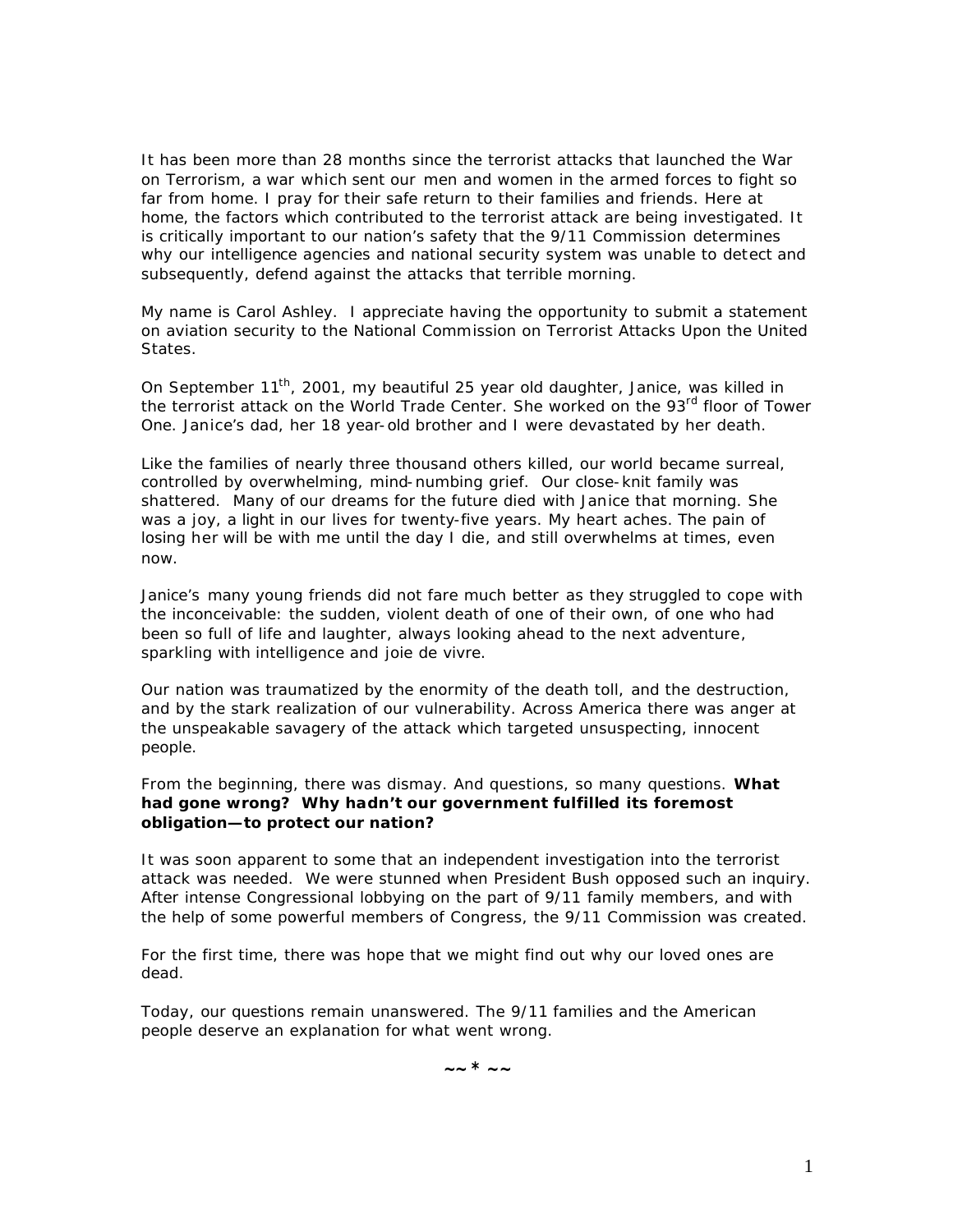In order to eliminate the systemic failure that allowed the terrorists to succeed, we must first understand what went wrong on September 11<sup>th</sup>. To gain that understanding, there are three basis questions which must be answered by all who were responsible for national security, including intelligence agencies, defense agencies, the FAA and immigration service, and the executive branch. Private sector entities responsible for security, including the airports, airlines and security firms, must also answer these questions:

- ß **What did they know?**
- ß **When did they know it?**
- ß **What did they do with the information?**

**With nearly 3,000 dead, no one should be exempt from scrutiny or accountability.**

**~~ \* ~~**

# *So Many Questions*

# ß **Why weren't we prepared?**

Our country was warned of coming attacks. From the Joint Intelligence Committee Inquiry Report, we know that our intelligence community was aware of a history of threats and attacks involving airlines as weapons.

During the Bojinka plot investigation, for example, Philippine authorities interviewed Abdul Hakim Murad, an accomplice of Ramzi Yousef, architect of the 1993 WTC bombing. Murad admitted to taking flying lessons at U.S. flight schools and plotting to hijack a commercial aircraft and fly it into CIA headquarters in Langley, Virginia.  $[1]$ 

Warnings of a domestic attack came from foreign intelligence and governments, including Israeli intelligence officials who warned that large-scale terrorist attacks on high profile targets in America were imminent" [2] and Jordanians who warned of a major attack in the continental United States, using aircraft. Code name: The Big Wedding. [3]

ß **These warnings referred to targets within the United States and hijackings in the late summer or early fall. Who received these warnings? What was done in response?**

**~~ \* ~~**

Meanwhile, here at home in July, 2001, an attack was predicted by Richard Clarke, interim coordinator of the Counter-Terrorism Security Group (CSG). During a briefing on the terrorist threat to America, Clarke told officials from the Bush administration, FBI, FAA, Secret Service, Coast Guard and INS, "something really spectacular is going to happen here, and it's going to happen soon." [4]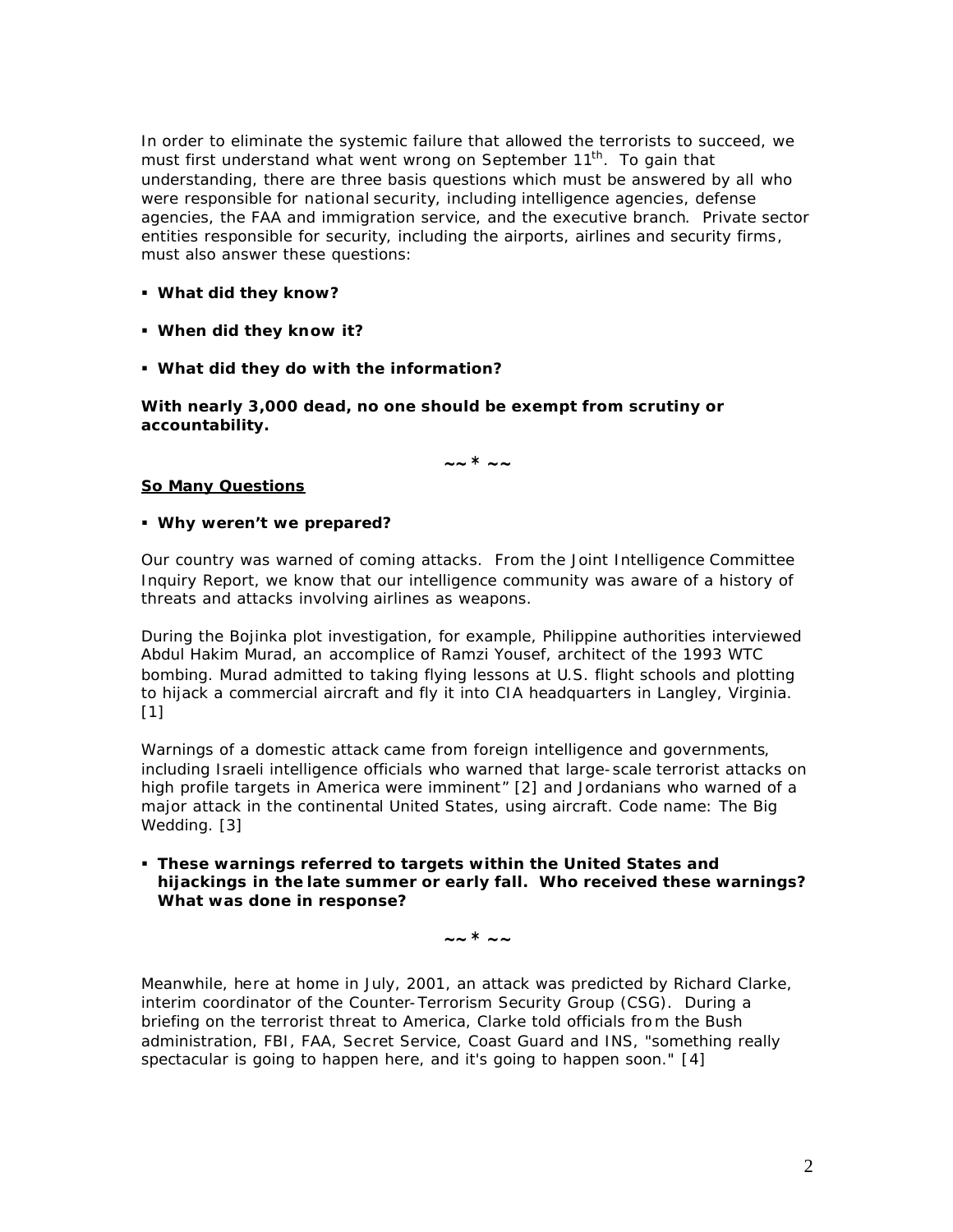As a result of the meeting all nonessential travel for counterterrorism staff was suspended, vacations were cancelled, domestic rapid response teams were alerted, and for six weeks the US government both here and overseas was on high alert for a terrorist attack. [5] But sometime prior to September 11th, the order was given to stand down.

**Who gave the order to stand down and why?** Clearly, the threat level remained high.

**~~ \* ~~**

After the revelation of the Aug 6th Presidential Daily Briefing which warned that terrorists may hijack planes, Condoleezza Rice explained,

> *It was an analytic report that talked about UBL's [bin Laden's] methods of operation, talked about what he had done historically, in 1997, in 1998.*

*It mentioned hijacking, but hijacking in the traditional sense and, in a sense, said that the most important and most likely thing was that they would take over an airliner, holding passengers and demand the release of one of their operatives.* [6]

An analysis of the method of operation of bin Laden's terror group, *al Qaeda,* reveals that its attacks have one goal---killing as many people as possible, usually in a spectacular way. Further, *al Qaeda'*s attacks are often lethal, well-planned, simultaneous strikes against symbolic or high-profile targets. Those characteristics are inconsistent with Ms. Rice's conclusion that the most likely scenario would be hijackings in the traditional sense, especially when coupled with bin Laden's declaration in 1998 that ''every American should be a target for Muslims," and that it is "the duty of Muslims to confront, fight, and kill British and American citizens." [7]

ß **Having received warnings of a domestic attack from both domestic and foreign intelligence, an analysis of bin Laden's lethal methods of operation, and information about increased chatter within the terrorist network in the weeks preceding 9/11, what defensive measures did our National Security Council take to protect America?**

**~~ \* ~~**

Meanwhile, the American civilian population was blissfully ignorant of the danger. But some government officials stopped flying commercial planes, and others canceled plans to fly on September 11<sup>th</sup>.

According to a CBS news report, Attorney General John Ashcroft stopped flying commercial airlines in July, 2001, due to an FBI threat assessment. [8]

San Francisco Mayor Willie Brown, who was scheduled to fly into New York City on the  $11<sup>th</sup>$ , was advised late on the night of September  $10<sup>th</sup>$  to be cautious about air travel into New York City. [9]

On September 10<sup>th</sup>, Pentagon brass suddenly canceled flights scheduled for the 11<sup>th</sup>. [10]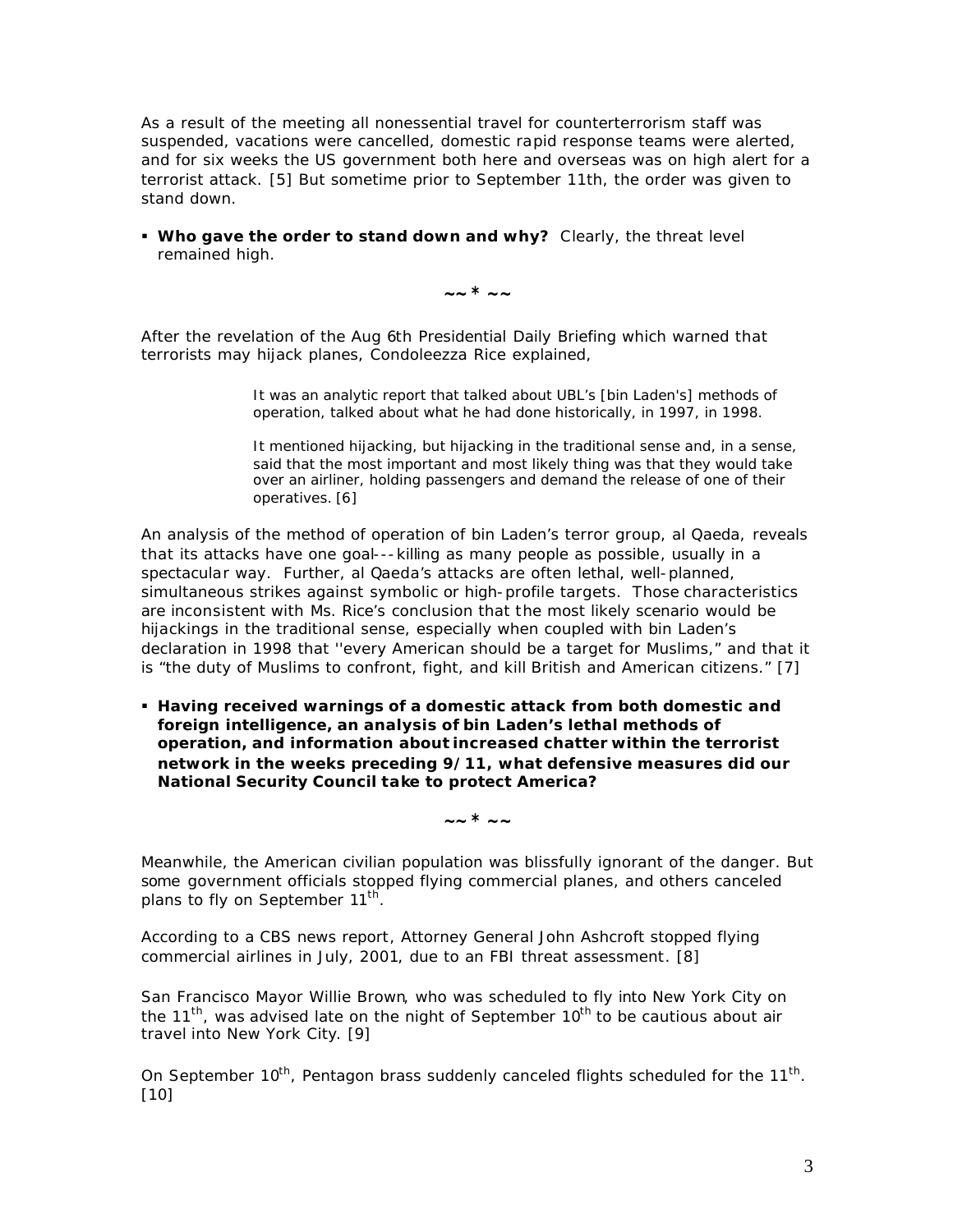ß **Did some officials have advanced warning of the danger? If so, who advised them?** 

# ß **Why wasn't the American public warned?**

Had we known of the terrorist threat, many more of those in Tower Two might have escaped after the first plane hit Tower One.

Perhaps there was no way my daughter and those in Tower One could have been saved.

- ß **But what if hijacking protocols had been followed?**
- ß **What if NORAD had been notified immediately and jets were directed to investigate why Flight 11 was off course, as in the Payne Stewart incident?**

In the Stewart episode, the first to respond was an F-16 on a routine mission. It was diverted to provide an "emergency escort". F-16s were later scrambled from Fargo, and two armed fighters were on standby. [11] That's a very different response from what happened on the morning of September 11<sup>th</sup>.

It is reported that while "Flights 11 and 175 were in the air, 2 F-15s were hovering in a 150-mile chunk of air space off the coast of Long Island as ordered." [12]

- ß **If there were indeed fighters off Long Island, why weren't they diverted to investigate Flights 11 and 175?**
- ß **Were any other military planes flying routine missions on the morning of September 11th which could have responded?**

NORAD reportedly had 20 planes on standby, (six of them in Canada) ready to depart within 15 minutes. [13]

ß **Why didn't those standby planes respond in a timely manner on September 11th?** 

American Airlines Flight 11, which departed Boston at 7:59 AM, was known to be offcourse and a suspected hijacking as early as 8:13 AM. The transponder was turned off at 8:20 AM. Surely the air traffic controller recognized something was wrong by then. That was twenty-six minutes before the plane struck the Tower One. But the hijacking was not reported to NORAD until 8:34, according to the FAA. NORAD, however, says it was notified at 8:40.

- ß **When did the air traffic controller report the suspected hijacking to the FAA?**
- ß **Had the FAA advised air traffic control of the terrorist hijacking threats?**
- ß **Why didn't the FAA alert NORAD of the suspected hijacking at 8:13 AM?**  Military rules require the FAA Administrator to notify the NMCC [National Military Command Center] of a hijacking "by the most expeditious means." [14]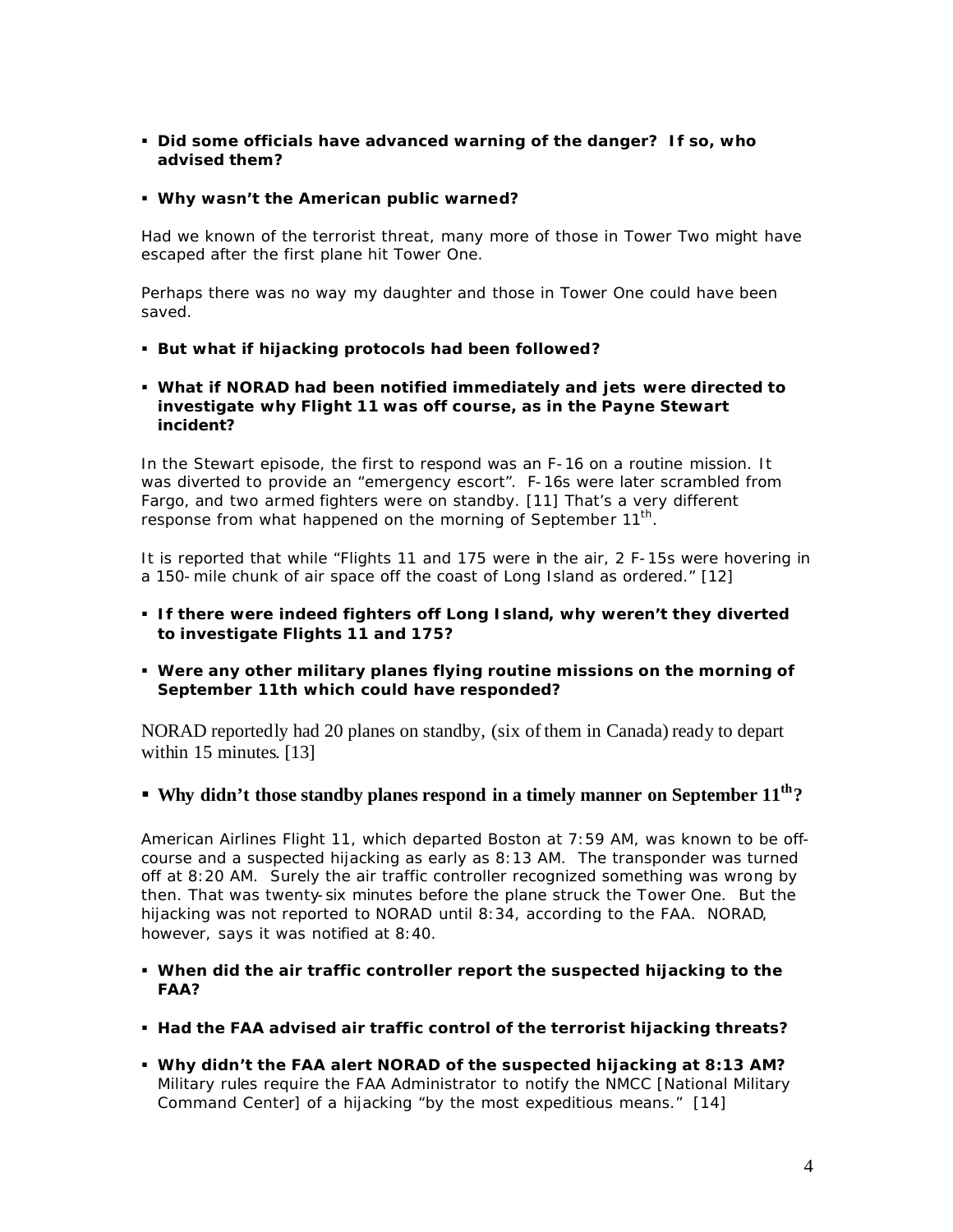ß **Why is there a time discrepancy between the FAA and NORAD regarding when the hijacking was reported?** 

**~~\*~~**

A flight attendant on American Airlines Flt 11 notified her supervisor within the first few minutes of the plane being overtaken.

- ß **What did the supervisor do with this information?**
- ß **Was the FAA notified by American Airlines immediately?**
- ß **Was protocol followed? If not, why not?**

**~~\*~~**

# *Port Authority*

Port Authority transcripts reveal that air traffic controllers at La Guardia Airport did not know that a hijacked plane had hit Tower One. [15] Local air traffic controllers were apparently unaware that a rogue airliner, unresponsive to air traffic control, had entered New York City's crowded airspace.

ß **Why wasn't a nation-wide hijacking alert sent from the FAA to all air traffic controllers?** 

The Port Authority of NY/NJ owns and operates Newark International Airport. They also owned and operated the World Trade Center.

ß **There needs to be an explanation for the failure of the Port Authority to coordinate and act on the information that the second hijacked plane, which had departed Newark International Airport, was heading for the South Tower.** This information should have been available to them from their own Air Traffic Control Center at Newark. They had eleven minutes notice that the plane was bearing down on Tower Two, the South Tower; yet, the Port Authority told people that the building was safe and secure.

**~~\*~~**

There were two changes to aviation security regulations in the summer of 2001.

Two months before the terrorist attacks, a 40 year old FAA rule allowing commercial airline pilots to carry handguns was rescinded. [16]

- ß **Who was responsible for rescinding this rule?**
- ß **What prompted the decision to disallow a regulation which had been in existence for 40 years?**

The second change involved protocol for responding to a hijacking. In June, 2001, Secretary of Defense Donald Rumsfeld modified NMCC response procedure in the event of a hijacking.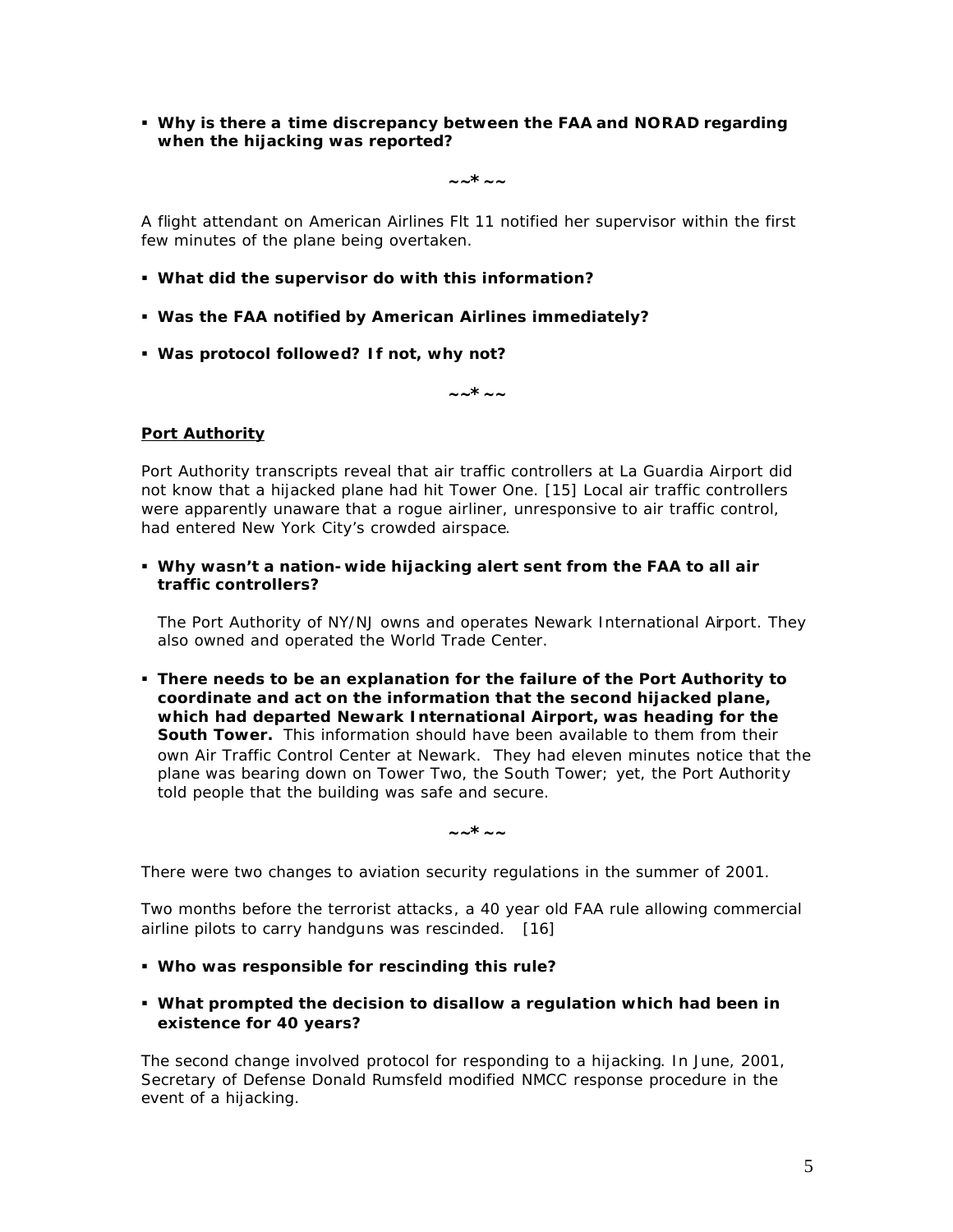Previously, it read:

"*The NMCC will monitor the situation and forward all requests or proposals for DOD military assistance for aircraft piracy (hijacking) to the Secretary of Defense for approval."* [17]

As amended in June, 2001:

*The NMCC will, with the exception of immediate responses as authorized by reference d, forward requests for DOD assistance to the Secretary of Defense for approval*. [18]

ß **What does this change in the hijacking response procedure signify?** Prior to the change, was the NMCC able to take some initiative in providing assistance to the FAA, unless it involved "military assistance" i.e., lethal force, which required approval? Does the June, 2001, procedural change now disallow any NMCC response until the Secretary of Defense approves the action?

**EDid this procedural change slow NORAD's response time?** 

**~~ \* ~~**

- ß **Who was directing the defense of our country that morning?**
- ß **What defensive action did he order to protect our nation during the crisis?**

Secretary of Defense Rumsfeld should have been advised of a terrorist attack forthwith. However, in an interview on September 16, 2001, Rumsfeld appears to indicate that he was unaware that our country was under attack until the Pentagon was hit.

> *Donaldson: On Tuesday I am told the FAA notified someone in the Pentagon that there was a rogue plane apparently headed toward Washington. But you didn't know it, am I correct? -- until it hit?*

*Rumsfeld: I was in the Pentagon and felt the shock of the attack, and –*

*Donaldson: What did you think it was?* 

*Rumsfeld: A bomb? I had no idea. I looked out the window and raced down the corridors till the smoke was too bad and then went outside, and saw the devastation and talked to an eyewitness who told me that he had seen an aircraft plow into the Pentagon between the first and second floor.* [19]

#### ß **Why was Rumsfeld unaware that our nation was under attack?**

**~~\*~~**

At 9:05 when the second plane hit the World Trade Center, most of America knew we were under attack. Although President Bush was told of the incidents, he continued to read to children in a Florida classroom. [20]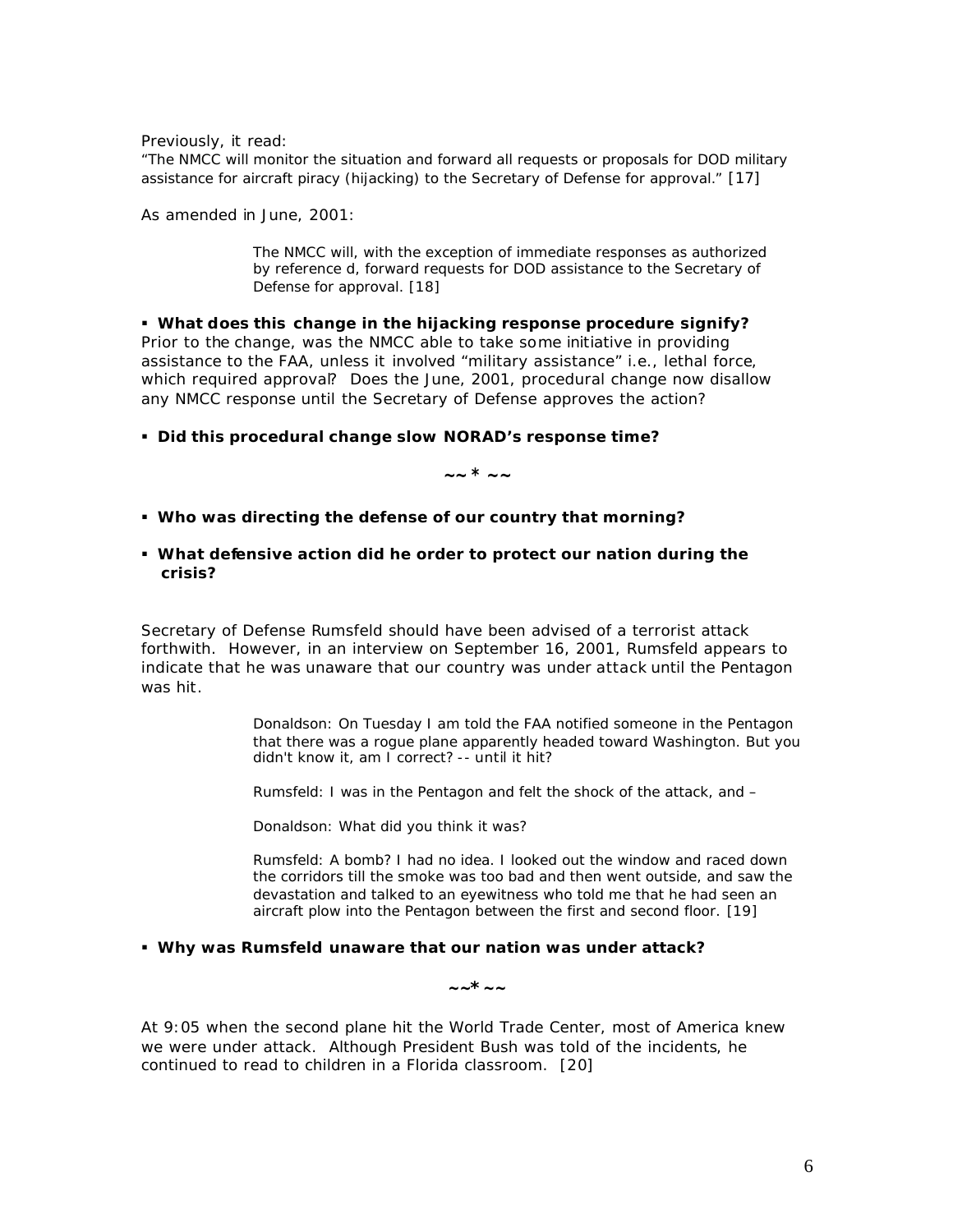- ß **Why didn't President Bush, as Commander in Chief, assume command and order defensive actions to protect our nation as soon as he was told by his chief of staff, "We are under attack" ? [21]**
- ß **Why wasn't the President escorted immediately to a secure location by the secret service?**

Both towers of the World Trade Center were burning. As the inferno raged, thousands were burning to death or suffocating from smoke inhalation. To avoid the flames, some jumped from hundreds of feet in the air. Then, as America watched, the buildings collapsed, killing the injured and the rescuers inside. Two hijacked planes were still in the air. Given the circumstances, it defies understanding that the Pentagon was not on Delta alert, prepared to defend itself.

# ß **Why wasn't the Pentagon defended?**

**~~\*~~**

# *The Failure of Aviation Security*

There were multiple failures and flaws in our nation's security system which contributed to the terrorists' ability to carry out their savage attacks on September 11<sup>th</sup>. The failure of aviation security, both government and private sector, is a major contributing factor to death of nearly 3000 people on 9/11.

Concerns about poor security at our nation's airports have been repeatedly presented to Congress. In January, 2003, for example, Justice Department Inspector General Glenn A. Fine released an audit citing continued failure by the INS to correct many significant security deficiencies at airports, first identified in a 1999 audit, such as poorly located or inoperable surveillance cameras, the inability to videotape interviews with detainees, and alarms that either didn't work or were never installed. [22]

Inexcusably, the INS did not advise its airport staff of deficiencies cited in the 1999 audit. INS officials claimed that airport security is not their job. Fine disagreed; he contended, correctly, that airport security and border security are synonymous. [23]

ß **Since the government was aware of long standing security flaws which endangered the public, why weren't they corrected?**

# **~~\*~~**

# *The Airports*

According to Federal Code, the FAA Administrator and the FBI Director share joint responsibility for assessing the threats to domestic aviation. Part of their task is to carry out periodic assessments of security at each airport in the system. [24]

- ß **When were Logan, Dulles and Newark airports, the three airports from which the terrorists departed, last evaluated prior to September 11th?**
	- **What were the observations, conclusions and recommendations at each airport?**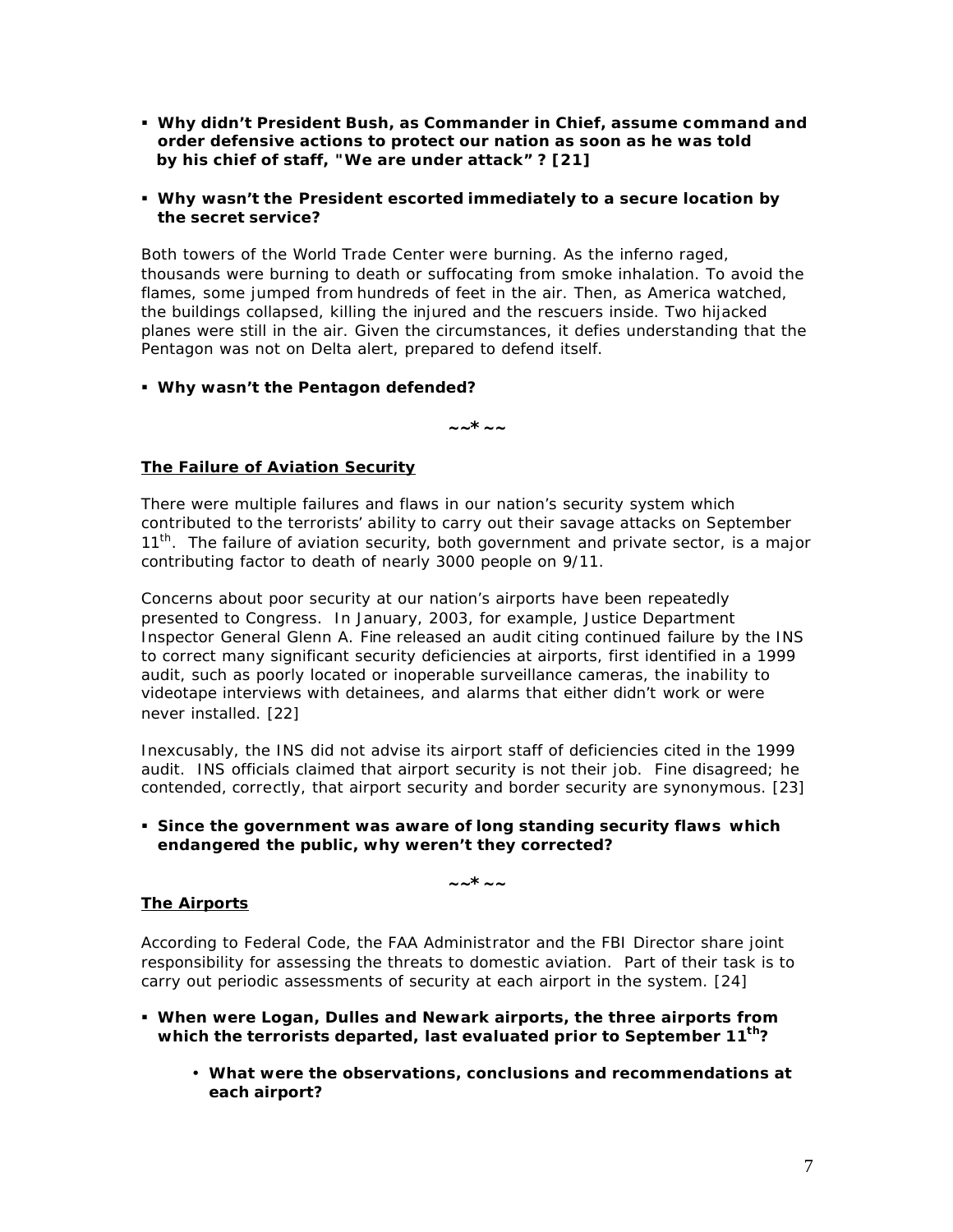- **Were there follow-up assessments in the case of deficiencies?**
- ß **Are the nation's airports routinely assessed?**
- ß **Is there a written plan coordinating the activities of the FAA , US Customs, INS and other law enforcement personnel?**
- ß **Was Logan Airport sanctioned for its repeated failure to meet FAA standards for airline security?** 
	- **How is it t hat Boston's Logan International Airport did not have security cameras in place, even after the 9/11 attacks?**
	- **If Logan was sanctioned, how much was it fined?**
	- **Was the original fine paid in full?**
	- **Who was responsible for ensuring that Logan Airport met its airport/airline security requirements?**

**~~\*~~**

# *The FAA*

The FAA, the airlines, airline lobbyists and Congress each share some responsibility for undermining aviation security. The FAA, in response to pressure from the airlines, trade groups and members of Congress, routinely whittles down fines for security violations.

Michael Pangia, former FAA chief trial lawyer, said, "'it's a common practice' for the airlines and FAA to negotiate fines down to as low as 10 cents on a dollar -- and often times agreeing on a price for a bulk of fines." [25]

According to a CNN story, paying the cheaper fines could be less expensive for the airlines than instituting the required security measures. [26]

That would be especially true if the fines were reduced to ten c ents on the dollar.

Previous testimony before the 9/11 Commission revealed that some members of Congress, alerted by airline lobbyists about situations unfavorable to the airlines, prevailed upon the FAA to reduce fines and soften rules and requirements.

# ß **Why were fines for airline security violations pared to 10 cents on the dollar, despite repeated violations?**

# ß **Why did the FAA allow safety and security violations to persist?**

According to USA TODAY, two weeks after the September 11<sup>th</sup> terrorist attack, American Airlines received special permission from the FAA to allow passengers to board its flights before the airline determined whether the passengers were on the FBI's watch list. According to the news account, the security directive was exclusive to American Airlines and conflicted with the directives to all other airlines. [27]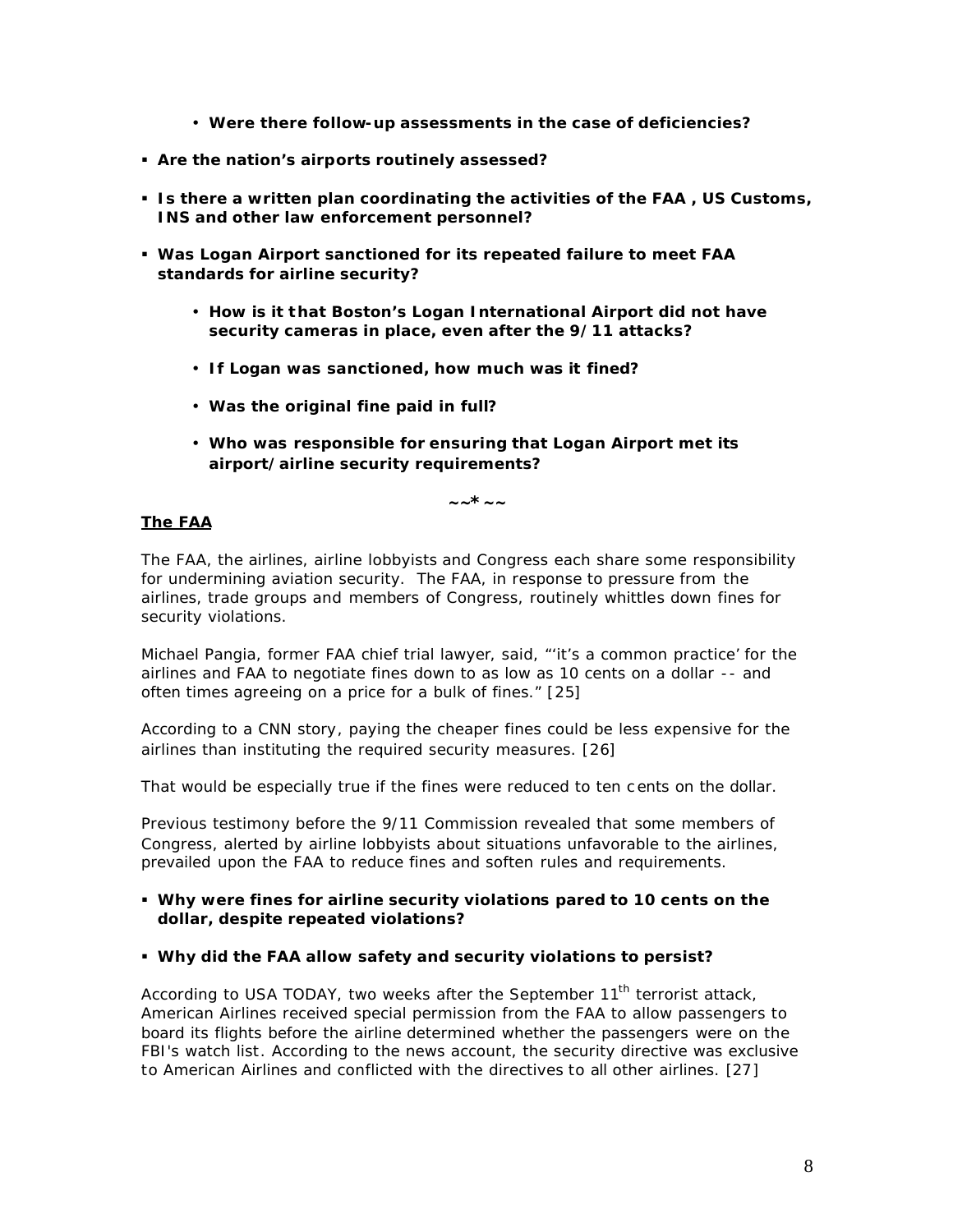# ß **Why did American Airlines receive special permission from the FAA** *two weeks after the terrorist attacks* **to allow passengers to board without being checked against the FBI watch list?**

Even the INS at the airports apparently felt the impact of the airline lobby. Included in a report on the INS by the Justice Department Inspector General's office, was the notion that INS officials didn't use their authority to compel airports and airlines to provide more secure areas for screening foreign travelers because they feared the airline lobby. [28]

# ß **Specifically, what did INS officials fear from the airline lobby?**

**~~\*~~**

# *Gore Commission*

Several key recommendations of the 1996 Gore Commission on Aviation Safety and Security had not been implemented as of September 11, 2001, due to federal bureaucracy and pressure from airline lobbying, according to *The Los Angeles Times*  $(10/06/01)$ .

Among them was a recommendation that might have prevented the September 11th atrocities: screening all passengers with computerized profiling systems for the purpose of detecting potential terrorists.

Carol Hallett, president of the Air Transport Association, acknowledged that more should have been done by the airline industry when she said, "In our hearts, everyone must realize that failure to use the [profiling] techniques that are available today may be directly responsible for the events of Sept. 11." [29]

Apparently there was pressure from the airline industry even before the final recommendations of the Gore Commission were issued. The timelines were scrapped.

# ß **Why were timelines scrapped from the Gore Commission's final recommendations?**

Other security recommendations which were *not* implemented included:

- measures for preventing illegal intrusion from the airport perimeter and into restricted areas
- assessment of the vulnerability of the nation's 450 airports to terrorism
- methods to detect explosives in baggage, mail and parcels (the latter two opposed by the US Postal Service)
- a mechanism for the intelligence agencies to provide FAA officials with confidential information about potential terrorists and plots
- a plan to protect aircraft from surface to air missiles
- matching each checked bag with a boarding passenger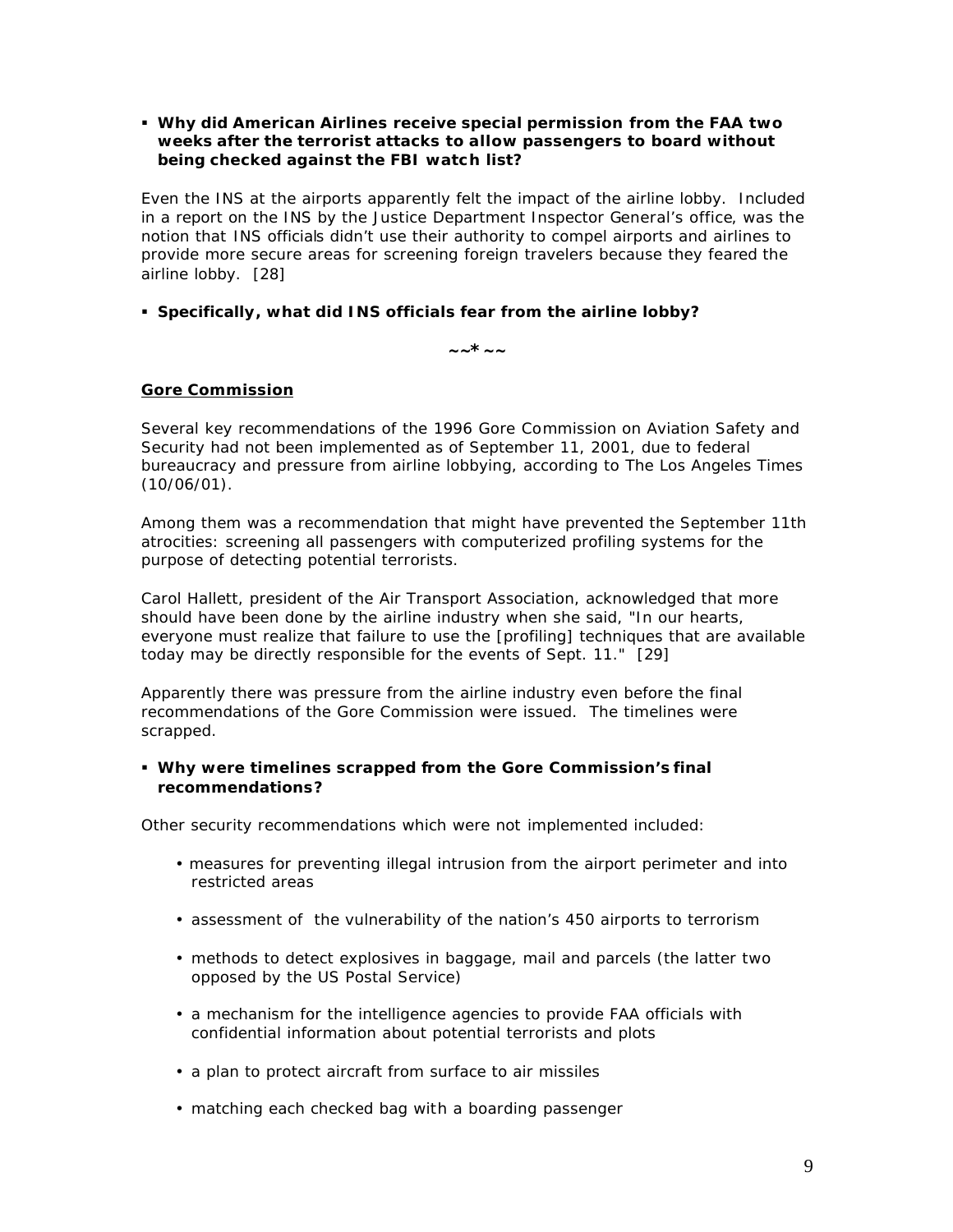• requiring fingerprinting and background checks of all security screeners and airline employees with access to secure areas.

# ß **Have all the outstanding security recommendations of the Gore Commission been implemented as of today?**

When the 9/11 Commission makes recommendations about aviation security, Congress must see to their swift and full implementation, including deadlines with mandatory fines for noncompliance. Congressional oversight should also require an annual report by the FAA about the status of security at our nation's airports and compliance with the recommended security measures. The influence of special interest groups and interagency wrangling must not be allowed to interfere with the security of our nation.

**~~\*~~**

# *Weapons*

Guns, knives, explosives, tear gas and incendiary devices were on the prohibited weapons list on 9/11. So were box cutters.

Box cutters were found on two planes grounded on September 11th. The box cutters were found under adjoining seat cushions on a flight out of Boston. Others were found in a trash bin on a plane bound from Atlanta to Brussels. [30]

It is reported that the hijackers used box cutters.

# ß **How does the FBI know that box cutters were used in the hijackings?**

Based on testimony of an FBI agent at the trial of Mohammed Mottassadeq, it is known that pepper spray was used on Flight 11. Calls to family members from Flt 175 passengers also indicated that terrorists had sprayed them with "Mace." Pepper spray was a prohibited carry-on item on September 11, 2001.

Although it was widely reported in the press that box cutters were legal on September 11th, that is not so. They were clearly proscribed, as was pepper spray. [31]

- ß **Since box cutters and pepper spray were restricted, how were the hijackers able to board the plane with them?**
- ß **Who informed the press that box cutters could legally be taken onboard?**

ß **Was there a gun on AA Flt 11?** 

An FAA executive summary initially stated that a flight attendant had reported that a gun was fired on Flt 11. This report was subsequently changed to indicate that a knife had been used. What is the truth?

**~~\*~~**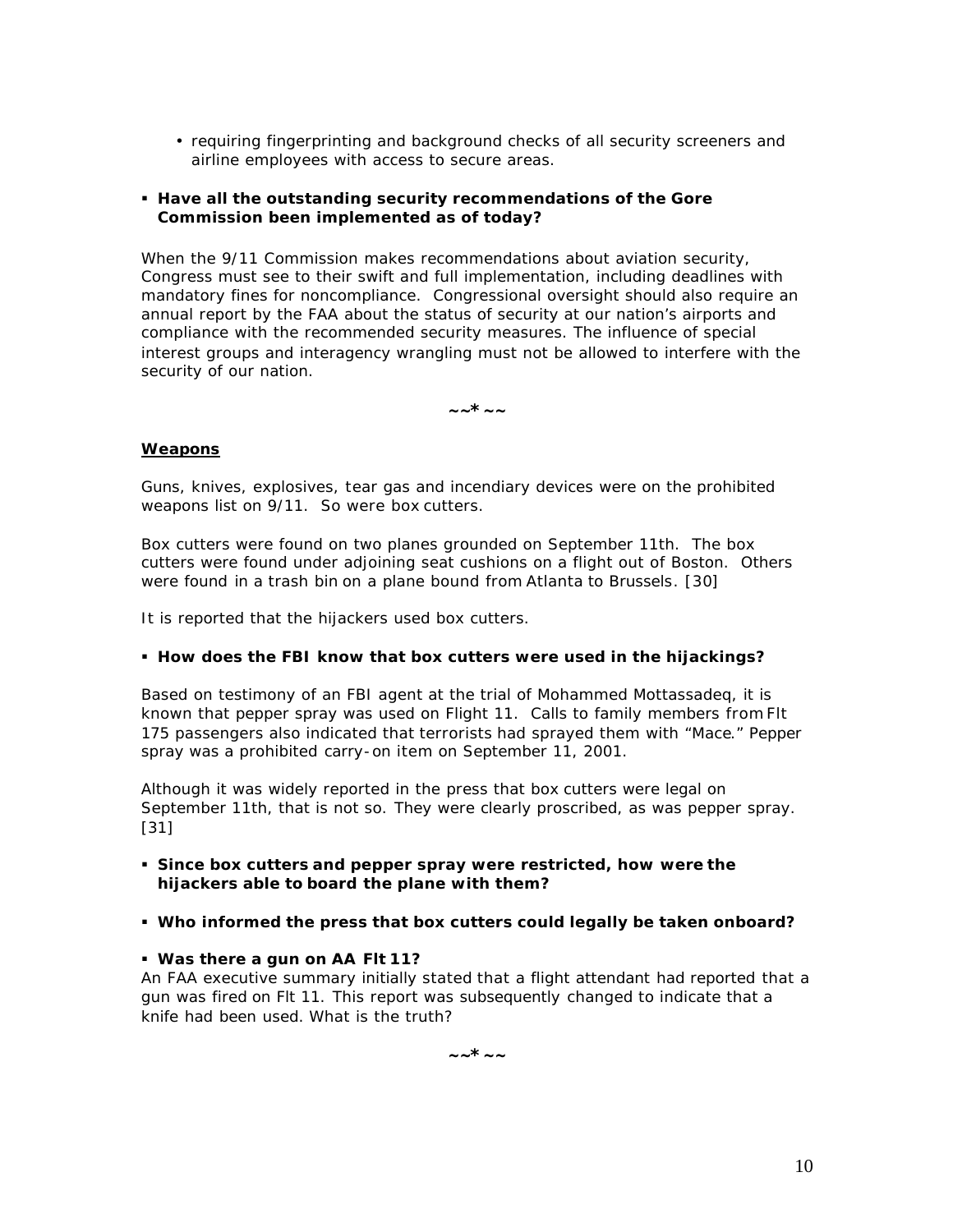# *FAA Information Circulars*

On May 16, 2002, National Security Advisor Condoleezza Rice discussed FAA warnings to the airlines prior to 9/11:

> *Now the FAA was also concerned of threats to U.S. citizens, such as airline hijackings and, therefore, issued an information circular [about] that and an information circular goes out to private carriers from law enforcement, saying that we have a concern. That was a June 22 information circular.*

*On July 18, the FAA issued another IC saying that there were ongoing terrorist threats overseas, and that there... although there were no specific threats directed at civil aviation, they told the airlines, we are urge*[sic] *you to use the highest level of caution.* [32]

Threats of hijackings by Bin Laden's terror network were not new to the FAA. In 1998, the FAA issued three alerts about a possible hijacking in the Eastern United States by bin Laden's terrorist network. The FAA urged a "high degree of vigilance" at the nation's airports and airlines at that time , too. [33]

FAA Information Circulars are classified, even though an IC is less serious than a "security directive" or an "emergency amendment." The latter two inform officials of a threat and give instructions on specific counter-measures to be implemented.

- ß **What were the standards of security at the FAA as of 9/11/2001?**
	- **Based on evidence collected, what standards and procedures were not followed?**
- ß **In the months preceding the terrorist attacks, were any security directives or emergency amendments issued?**
- ß **Were the FAA information circulars passed on to the security agencies hired by the airlines to screen passengers, as well as the INS and Customs agents and other airport security personnel?**
	- **What was the FAA protocol for determining when to notify airline and airport security agencies of threats?**

**~~\*~~**

# *Airline Security Screening*

Nine of the hijackers were selected for special security screenings. Six hijackers were targeted for tightened security by a computerized screening system. Two had irregularities in their identification documents and one was selected because he was traveling with a questionable individual. [34]

This raises a number of questions about security procedures:

ß **Which of the hijackers received extra security screening?**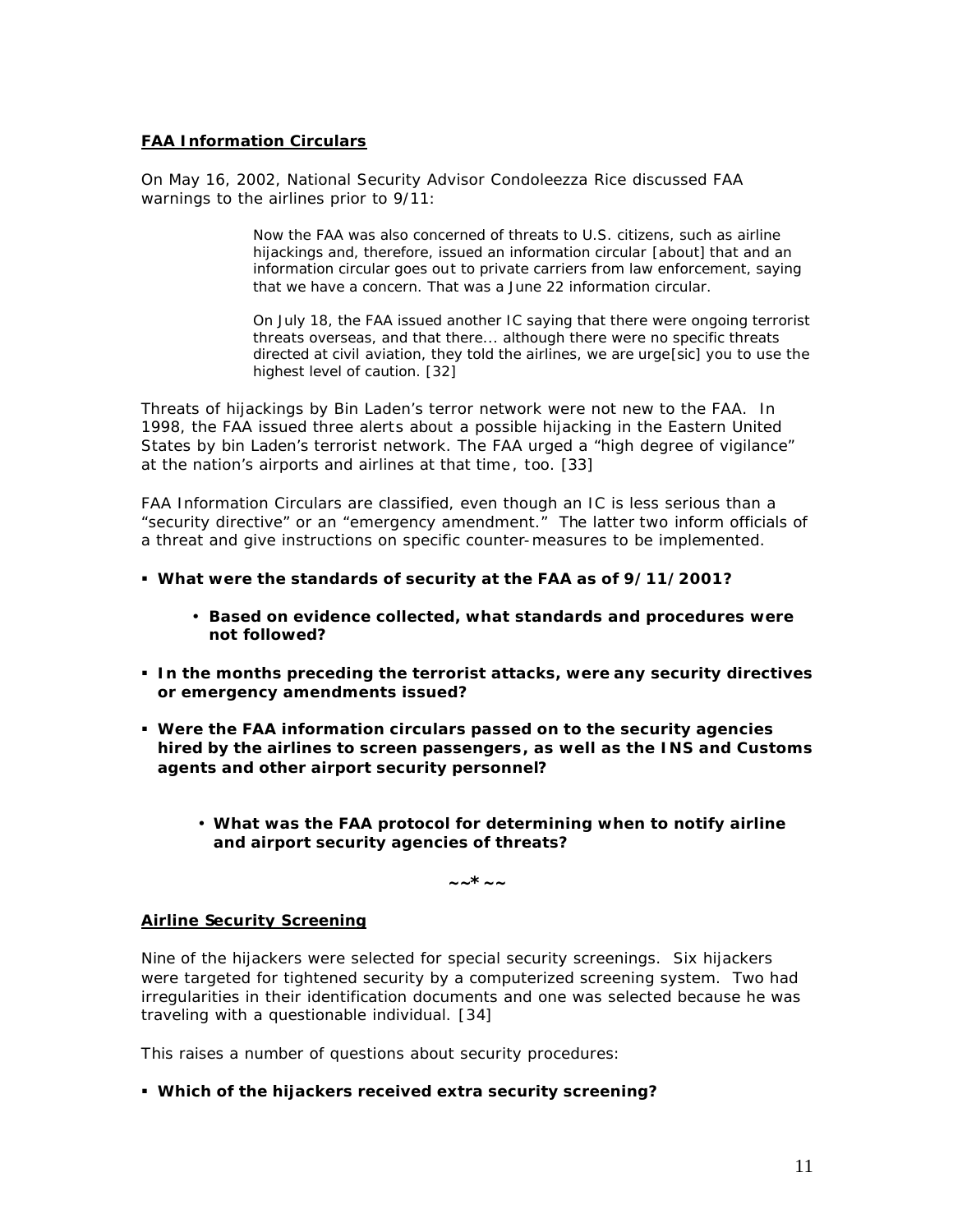- ß **What questions were asked of them?**
- ß **Was anything confiscated?**
- ß **Were any of the nine on any watch lists?**
- ß **Did anyone check the watch lists and their immigration status?**
- ß **In each case, who made t he decision to permit the hijacker to board the plane?**
	- **On what basis did he/she make that decision?**
	- **Did the person making the decision have access to terrorist watch lists?**
	- **Did the airline ticketing agents have access to terrorist watch lists?**
- ß **Regarding the six who were earmarked for additional screening, what factor(s) triggered the computer alert?**
- ß **Which two had irregularities in identification?**
	- **What exactly were those irregularities?**
	- **What was done during the course of the detainment of these two individuals?**
- ß **Where are the logs and records and incident reports from these detainments?**
- ß **Are there airport security video tapes of them being questioned?**

The Civil Aviation Security (CAS) division of the FAA establishes the guidelines and requirements for airport security with the goal of ensuring the safety of passengers. There are FAA agents working under CAS at every major airport. [35]

- ß **Were FAA agents in Boston, Newark and Dulles advised of security issues with those who later hijacked the planes?**
- ß **Did the INS agents at each airport part icipate in the additional security screening(s)?**

**~~\*~~**

In light of the elevated terrorist threat involving hijacked planes, it is inconceivable that the names of those known to be allied with *al Qaeda* were not given to the FAA and immigration. Yet in the case of Khalid al-Midhar and Nawaf al-Hazmi, two of the hijackers on AA Flt 77, who were finally watchlisted by the CIA in Aug, 2001, the FAA was not advised. [36]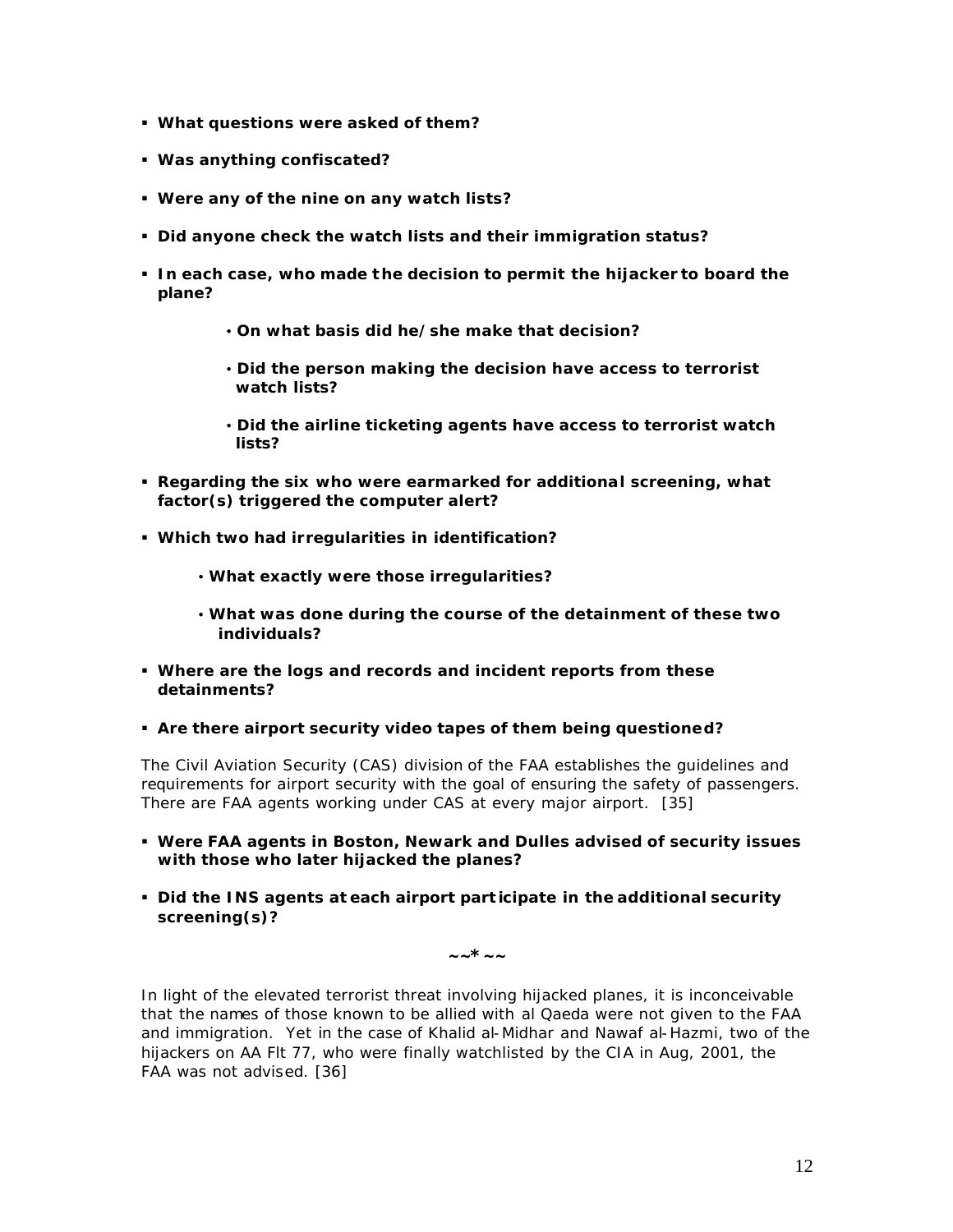ß **Why wasn't watch list information from the State Department, CIA, and FBI passed on to the FAA and Immigration Services?** 

**~~\*~~**

# *Evidence*

- ß **What is the status of the black boxes on the four flights?**
- ß **Where are the "black boxes" and the transcripts from all four crash sites?**
- ß **Why isn't the National Transportation Safety Board [NTSB] investigating the crashes of the four hijacked planes?**

By law, the FBI becomes the lead investigative agency when airline crashes are the result of a criminal act, and the NTSB provides support when requested. [37]

However, the families were advised by FBI officials that the FBI is investigating only the terrorists. Why, then, have we heard nothing from the NTSB?

According to Mary Schiavo, former Inspector General of the Department of Transportation, "In every single aviation disaster, whether there was criminal activity or not, in every single one in the course of aviation history it has been followed - not only where necessary a national criminal investigation -- but also a National Transportation Safety [Board] investigation into what went wrong in the aviation system so that it never happens again." [38]

NTSB experts would examine flight and data recorders, and ATC radar tracking data, as well as evaluate the transcripts of air controller-pilot conversations and study air traffic control service on September  $11^{th}$ . They would have also collected airframe wreckage at the scenes and interviewed eye witnesses. Finally, the NTSB would have assessed survival factors, based on documentation of impact forces, emergency planning and crash-fire-rescue efforts, [39] all of which would have contributed to a better understanding of what happened that morning. It also would have explored some of the unexpected eye witness accounts of a blast just before Flt 93 crashed, as well as alleged sightings of C-130 cargo planes near both the Shanksville and Pentagon crashes. [40]

- ß **Where are all transcripts and flight progress strips from Air Traffic Control?**
- ß **Where are all logs and records from the FAA?**
- ß **Who has evaluated all the information collected from the crash sites?**
- ß **Were the planes being tracked by any Global Tracking Satellites?**

**~~\*~~**

# *Manifests*

ß **Where are the manifests now?**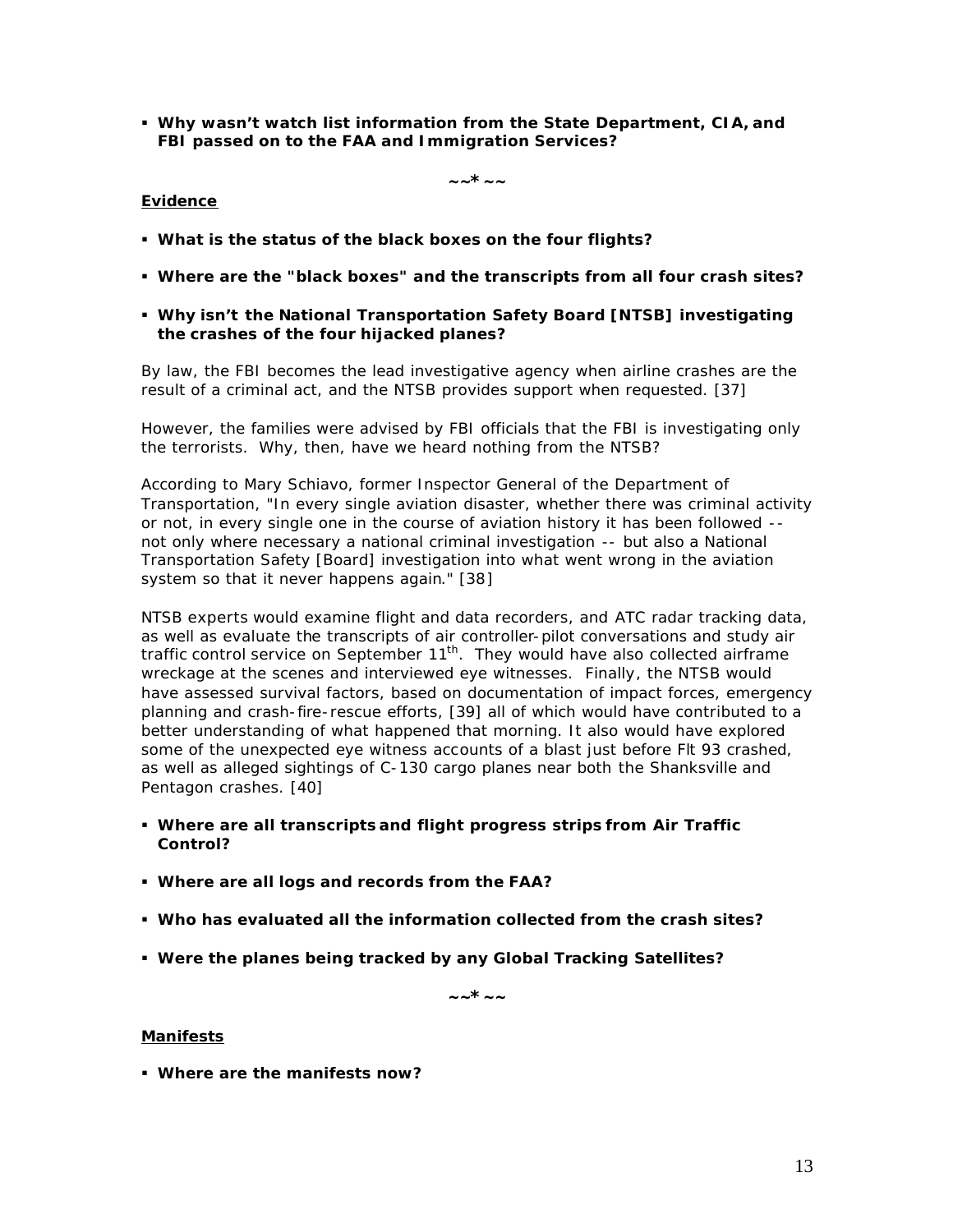- ß **Do the number of passengers on each plane match the number of names on each respective manifest?**
- ß **Are the hijackers names listed on the manifests?**
- ß **Did the hijackers buy extra seats?**
- ß **Did every passenger have a ticket and an assigned seat?**
- ß **Once the first plane had been hijacked, and certainly by the time it was known that a second had been, were the passenger manifests on the other flights still in the air on 9/11 screened for possible terrorists?**
- ß **Why were all four planes carrying a light load?**
- ß **How many cancellations were there for each of four terrorist flights?**
	- **Is there a level at which the number of cancellations raise a red flag?**

**~~\*~~**

# *Flight Schools*

- **Have the flight school owners and instructors been interviewed regarding the hijackers?**
	- **What kind of documentation was required of foreign students?**
	- **Has each flight school provided an official evaluation and detailed assessment of the piloting skills of each hijacker who attended the school?**
- ß **Regarding the military flight schools attended by some of the hijackers, what kind of clearance was required of the foreign students and who approved it?**

It is alleged in a letter sent to President Bush by 9/11 widow Ellen Mariani, that Governor Jeb Bush removed documents from Huffman aviation (which was attended by some of the hijackers) and had them flown out of the country on a C-130 cargo plane. [41]

- ß **Assuming this is true** 
	- **What information was in the documents?**
	- **Why were those documents removed?**
	- **Where were they taken?**

**~~\*~~**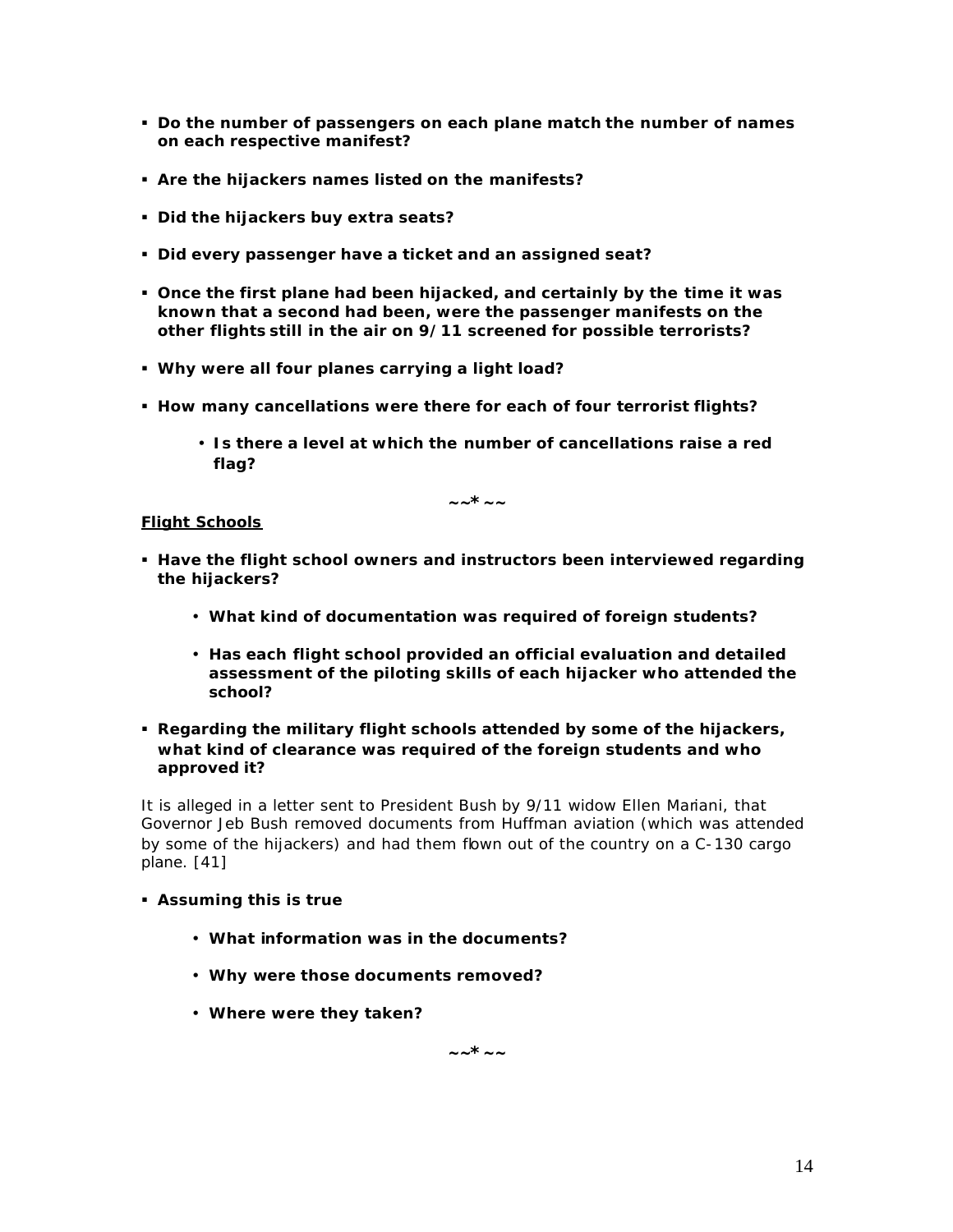# *Conclusion*

The failure of aviation security was a significant aspect of our national security lapse and must be thoroughly explored. However, aviation security is only part of the story. The task of the 9/11 Commission is daunting, and critically important to America's safety. Its investigation is wide ranging and complicated, involving intelligence and security agencies, terrorist money trails, immigration, executive branch information and decisions, and Congressional oversight, in addition to aviation security.

Unearthing the causes of the systemic breakdown which led to the death of nearly 3,000 people is urgent for our national security. The 9/11 Commission has an obligation to our nation to fulfill its mandate. To be credible, its investigation must be politically blind, independent and transparent. It must follow all leads and threads of evidence that will explain why our nation was vulnerable to attack and why there seemed to be no defensive action taken that terrible morning.

The Commission cannot do its job without access to the information it needs. The cloak of national security has shielded documents and testimony which would explain the actions and decisions of our government which may have affected our nation's preparedness and response. Commissioners, who have the highest security clearance, should not be denied access to any critical information.

In seeking answers to the many outstanding questions, we are not asking for the release of sensitive national security documents. As Americans who experienced the death of a family member as a result of a breach in national security, we would never do anything to endanger our nation, our intelligence agents or their sources. But, the families and the American people deserve a full, truthful accounting about our government's failure to protect us on September 11<sup>th</sup>. Such an accounting can be done without endangering innocent people, exposing state secrets, or risking national security.

We appeal to anyone of conscience who has information about any aspect of the terrorist attacks to come forward. Please contact the *National Commission on Terrorist attacks Upon the United States* or a member of the Family Steering Committee for the 9/11 Independent Commission at http://www.911independentcommission.org.

Yes, there were a lot of dots to connect. But look at what was known. Our intelligence agencies were tracking the hijackers. Eleven nations warned us of the attack. There was foreknowledge by some. [42] Hijackings were predicted. The targets had been identified.

It is heartbreaking and infuriating to think that there were clear warnings, yet, seemingly, preventive measures were not taken; that protocols were not followed which might have saved so many lives. Instead, innocent people were murdered in an unconscionable act of barbarism, shattering three thousand families, traumatizing our nation and horrifying the world. It should never have happened.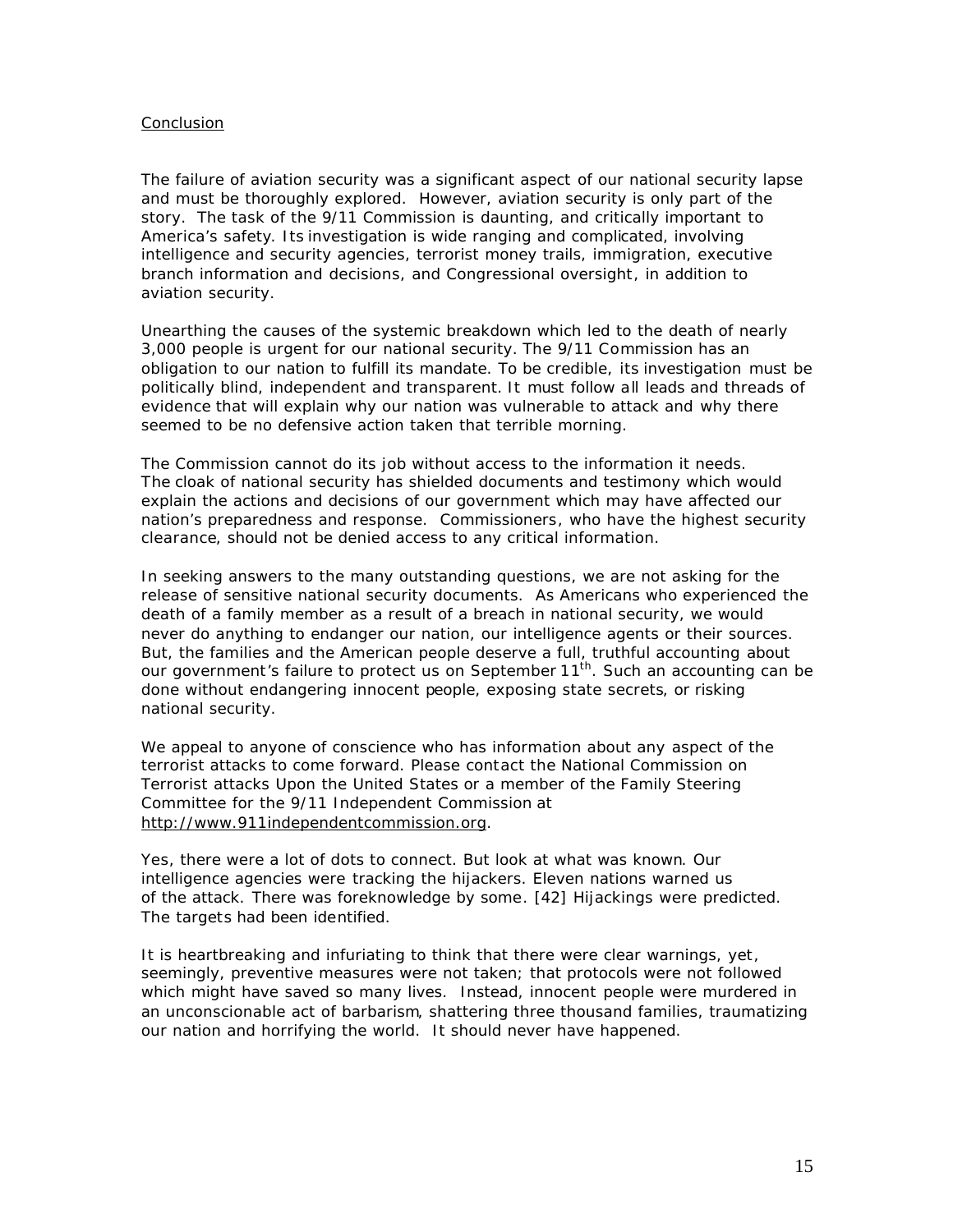#### **References**

All websites were accessed on January 23, 2004

[1] "September 11 warnings: Who knew what, and when?" *http://www.cnn.com/2002/US/05/22/9.11.warnings.facts*

[2] Wastell, David and Philip Jacobson. "Israeli security issued urgent warning to CIA of large-scale terror attacks." September 16, 2001. *http://news.telegraph.co.uk/news/main.jhtml;\$sessionid\$52PMOXQAAD W5PQFIQMGSFFOAVCBQWIV0?xml=/news/2001/09/16/wcia16.xml&sShe et=/news/2001/09/16/ixhome*

[3] Cooley, John. "The U.S. ignored foreign warnings, too." *http://www.iht.com/articles/58269.html*

[4] Levey, Mark G. "The Intelligence Crimes of 9-11, Part I-Negligence and Misconduct." *http://www.newsinsider.org/commentary/intelligence\_crimes\_of\_911\_p1.html*

[5] See "War Against Terror" sidebar: "Extra Information, Timeline: Who Knew What and When?" Follow NEXT arrow (in the yellow rectangle) to July 6, 2001. *http://www.cnn.com/2002/US/05/21/phoenix.memo*

[6] "Rice: 'No specific time, place or method mentioned'." *http://www.cnn.com/2002/ALLPOLITICS/05/16/rice.sept11*

[7] Ranalli, Ralph "Bulletins Warned Airports in '98." The Boston Globe. May 26, 2002. *http://www.cooperativeresearch.org/timeline/2002/bostonglobe052602.html*

[8] "Ashcroft Flying High." July 26, 2001. *http://www.cbsnews.com/stories/2001/07/26/national/main303601.shtml*

[9] Matier, Phillip and Andrew Ross. "Willie Brown got low-key early warning about air travel." San Francisco Chronicle. September 12, 2001. *http://sfgate.com/cgibin/article.cgi?file=/chronicle/archive/2001/09/12/MN229389.DTL*

[10] Thompson, Paul. "9/11 Timeline: 2001 to 9/11." *http://www.cooperativeresearch.org/timeline/main/timelinebefore911.html*

[11] "Chronology of events." Associated Press. October 30, 1999. *http://www.usatoday.com/sports/golf/stewart/stewfs13.htm*

[12] "Multiple Failures of the Air Defense Network to Protect New York City and the Capital." *http://911research.wtc7.net/planes/defense/index.html*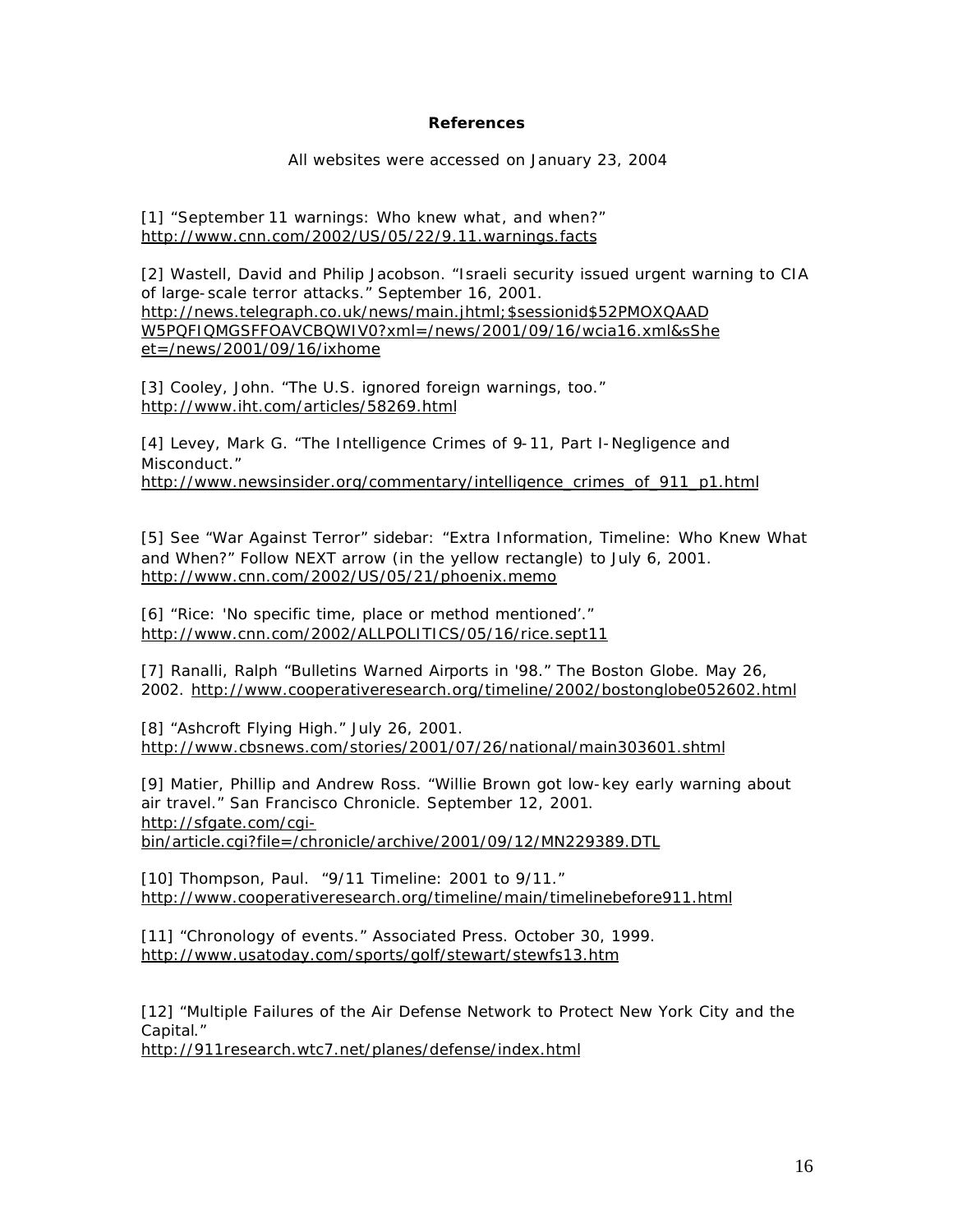[13] Slobodian, Linda. "Norad on Heightened Alert: Role of air defence agency rapidly transformed in wake of Sept. 11 terrorist attacks." The Calgary Herald. October 13, 2001.

*http://cooperativeresearch.org/timeline/2001/calgaryherald101301.html*

[14] "CHAIRMAN OF THE JOINT CHIEFS OF STAFF INSTRUCTION." June 1, 2001. *http://www.dtic.mil/doctrine/jel/cjcsd/cjcsi/3610\_01a.pdf*

[15] Kelly, Mike. "Back to the Transcripts." The Record (Bergen County, N.J.) January 4, 2004.

[16] Dougherty, John. "Armed pilots banned 2 months before 9-11." May 16, 2002. *http://www.worldnetdaily.com/news/article.asp?ARTICLE\_ID=27647*

[17] "AIRCRAFT PIRACY (HIJACKING) AND DESTRUCTION OF DERELICT AIRBORNE OBJECTS." July 31, 1997. *http://www.dtic.mil/doctrine/jel/cjcsd/cjcsi/3610\_01.pdf*

[18] "CHAIRMAN OF THE JOINT CHIEFS OF STAFF INSTRUCTION." June 1, 2001. *http://www.dtic.mil/doctrine/jel/cjcsd/cjcsi/3610\_01a.pdf*

[19] "Secretary Rumsfeld Interview for ABC News This Week (Interview for ABC News "This Week" with Sam Donaldson)." U.S. Department of Defense News Transcript. September 16, 2001. *http://www.defenselink.mil/news/Sep2001/t09162001\_t0916sd.html*

[20] Kick, Russ. "5-Minute Video of George W. Bush on the Morning of 9/11." June 26, 2003. *http://www.thememoryhole.org/911/bush-911.htm#intro* 

[21] "President Meets with Displaced Workers in Town Hall Meeting." Office of the Press Secretary, Dec. 4, 2001 http://www.whitehouse.gov/news/releases/2001/12/20011204-17.html

[22] "INS failing on security at airports." Associated Press, Jan. 24, 2003. *http://www.azcentral.com/specials/special42/articles/0124ins-airports24.html*

[23] Locy, Toni. "Lax INS security at airports a terror risk, report says." USA TODAY, Jan. 23, 2003. *http://www.usatoday.com/news/nation/2003-01-23-insairports\_x.htm*

[24] "**US CODE COLLECTION** 

TITLE 49 > SUBTITLE VII > PART A > subpart iii > CHAPTER 449 > SUBCHAPTER I > Sec. 44904

# **Sec. 44904. - Domestic air transportation system security**

(a) Assessing Threats. –

The Administrator of the Federal Aviation Administration and the Director of the Federal Bureau of Investigation jointly shall assess current and potential threats to the domestic air transportation system. The assessment shall include consideration of the extent to which there are individuals with the capability and intent to carry out terrorist or related unlawful acts against that system and the ways in which those individuals might carry out those acts. The Administrator and the Director jointly shall decide on and carry out the most effective method for continuous analysis and monitoring of security threats to that system.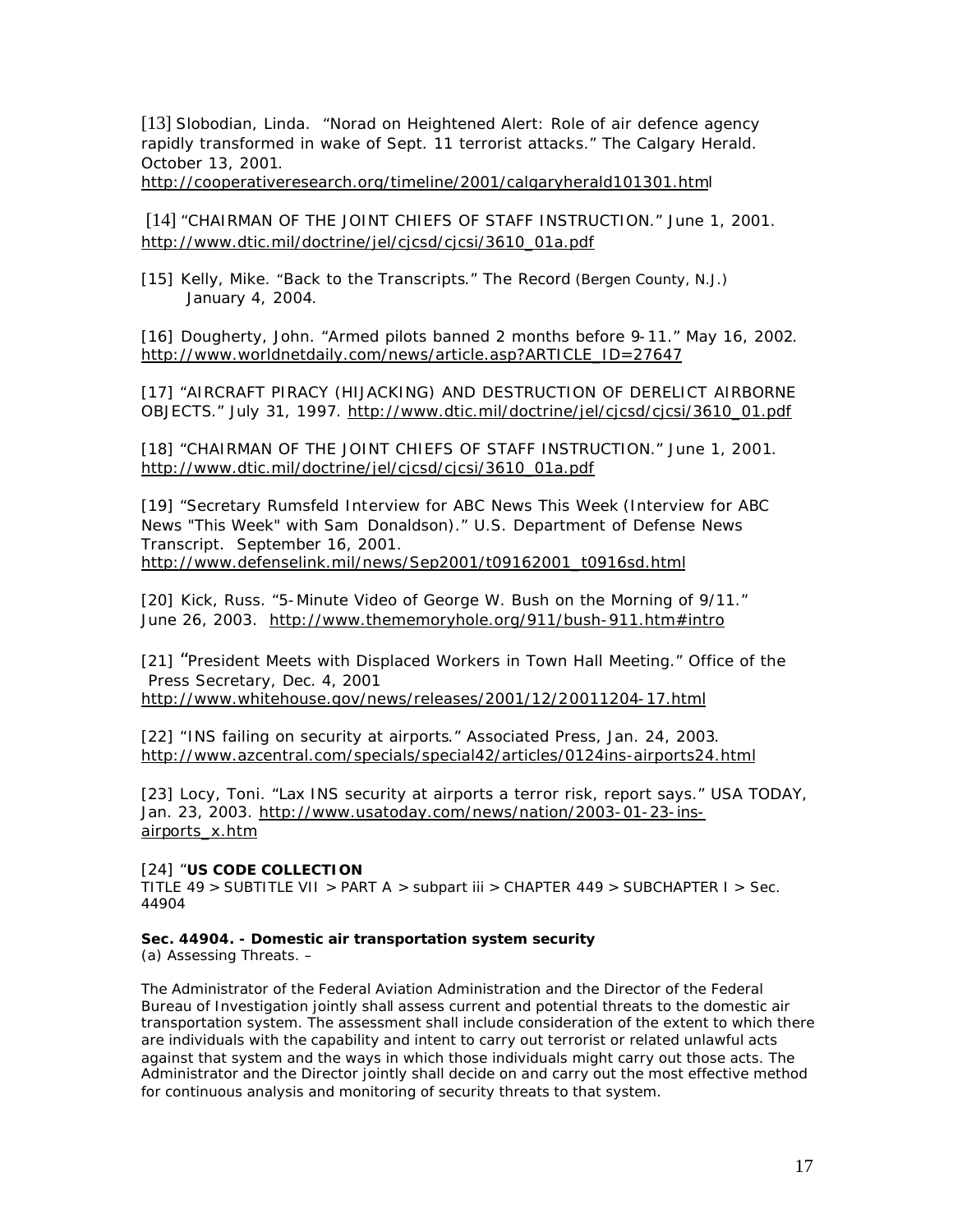(b) Assessing Security. -

In coordination with the Director, the Administrator shall carry out periodic threat and vulnerability assessments on security at each airport that is part of the domestic air transportation system. Each assessment shall include consideration of –

- (1) the adequacy of security procedures related to the handling and transportation of checked baggage and cargo;
- (2) space requirements for security personnel and equipment;
- (3) separation of screened and unscreened passengers, baggage, and cargo;
- (4) separation of the controlled and uncontrolled areas of airport facilities; and
- (5) coordination of the activities of security personnel of the Administration, the United States Customs Service, the Immigration and Naturalization Service, and air carriers, and of other law enforcement personnel.

(c) Improving Security. –

The Administrator shall take necessary actions to improve domestic air transportation security by correcting any deficiencies in that security discovered in the assessments, analyses, and monitoring carried out under this section." http*://www4.law.cornell.edu/uscode/49/44904.html*

[25] Fish, Mike. "Flight Risk PART ONE: THE SYSTEM, Airport security: A system driven by the minimum wage."

*http://www.cnn.com/SPECIALS/2001/trade.center/flight.risk/stories/part1.mainbar.h tml* 

[26] Id.

[27] Morrison, Blake. "American Airlines gets leeway on name-check rules." September 26, 2001.

*http://www.usatoday.com/news/nation/2001/09/27/americanairlines.htm#more* [Website will not come up, but article can be accessed through Yahoo search: Blake Morrison American Airlines gets leeway]

[28] Locy, Toni. "Lax INS security at airports a terror risk, report says." USA TODAY. Jan. 23, 2003.

*http://www.usatoday.com/news/nation/2003-01-23-ins-airports\_x.htm*

[29] Pasternak, Judy. "FAA, Airlines Stalled Major Security Plans." The Los Angeles Times. October 6, 2001.

*http://www.latimes.com/news/nationworld/nation/la-100601air.story*

[30] "Box cutters discovered on two grounded planes." September 23, 2001. *http://www.rutlandherald.com/News/Story/34309.html*

[31] *http://www.planesafe.org/pdfs/handcarried\_items.pdf*

[32] "Background: Hijack Alert, Margaret Warner reports on FBI alerts that indicate the White House was aware of increased terror threats before September 11." A News Hour with Jim Lehrer transcript, May 16, 2002. *http://www.pbs.org/newshour/bb/terrorism/jan-june02/bkgdhijack\_5-16.html*

[33] Ranalli, Ralph." Bulletins Warned Airports in '98." The Boston Globe. May 26, 2002 *http://www.cooperativeresearch.org/timeline/2002/bostonglobe052602.html*